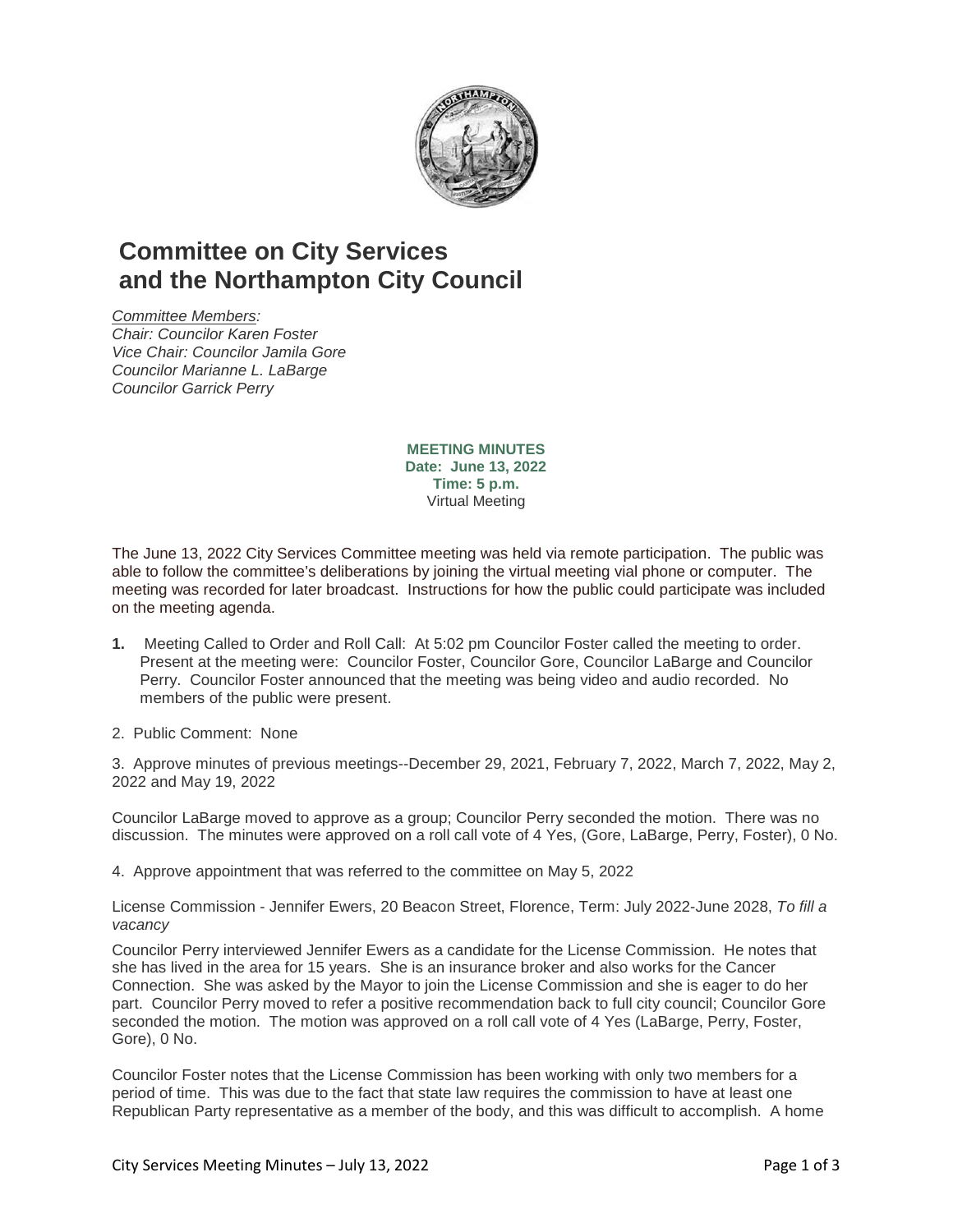rule petition sought by the city was approved by the state legislature, and with that Jennifer Ewers was able to be appointed to the Commission as a third member.

5. Approve appointments as a group that were referred to committee on May 5, 2022 as follows:

Agricultural Commission - Timothy Smith, 13 River Road, Whately, Term: April 2022-June 2025, *Reappointment*

Board of Registrars - Joseph Tarantino, 110 N. Elm Street, Northampton, Term: April 2022-March 2025 *Reappointment*

Community Preservation Committee Brian Adams, 9 Hayward Road, Florence, Term: July 2022-June 2025, *Reappointment*

Conservation Commission - Randy Krotowski, 171 Emerson Way. Florence, Term: July 2022-June 2025 *Reappointment*

Board of Health - Joanne Levin, MD, 40 Columbus Avenue, Northampton, Term: July 2022-June 2025 *Reappointment*

Disability Commission - Michael Morton, 95 Washington Avenue, Northampton, Term: July 2022-June 2025, *Reappointment*

Disability Commission - Marilyn Clare, 256 Pleasant St., #414, Northampton, Term: July 2022-June 2025 *Reappointment*

Disability Commission - Rodney Kunath, 8 Reed Street, Northampton, Term: July 2022-June 2025 *Reappointment*

Housing Partnership - Richard Abuza, 245 Chestnut Street, Florence, Term: July 2022-June 2025 *Reappointment*

License Commission - Natasha Yakovlev, 147 Nonotuck Street, Florence, Term: July 2022-June 2028 *Reappointment*

Urban Forestry Commission- David Lukens, 45 Ridgewood Terrace, Northampton, Term: July 2022-June 2025, *Reappointment*

Councilor Gore moved to approve the appointments as a group; Councilor Perry seconded the motion. The motion was approved on a roll call vote of 4 Yes (Perry, Foster, Gore, LaBarge), 0 No.

6. Approve appointments as a group that were referred to committee on May 19, 2022 as follows:

Board of Assessors - Dennis Nolan, 319 Elm Street, Northampton, Term: July 2022-June 2025, *Reappointment*

Conservation Commission - Jason Perry, 14 Carolyn Street. Florence, Term: July 2022-June 2025,